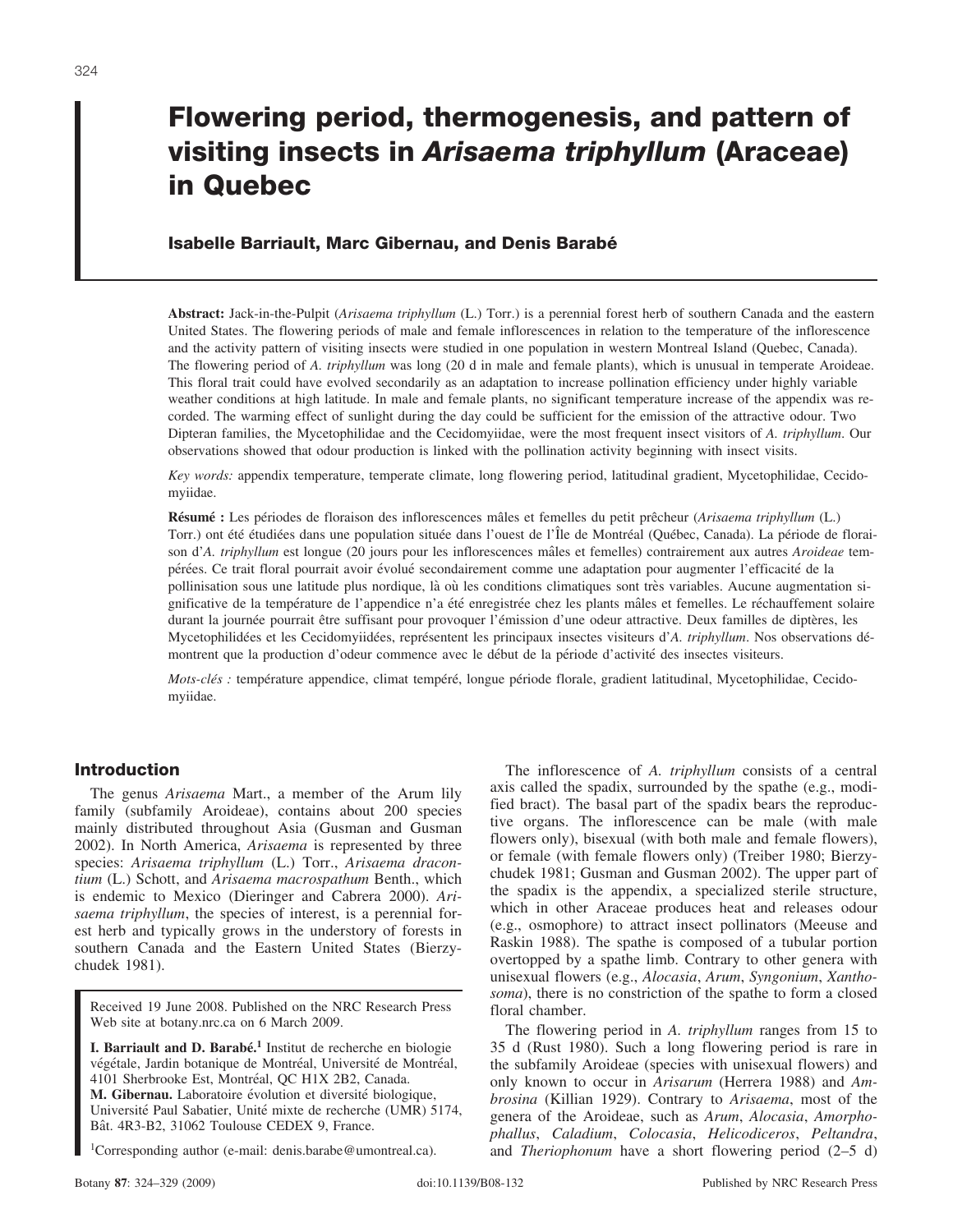(Yafuso 1993; Patt et al. 1995; Kite et al. 1998; Seymour et al. 2003; Ivancic et al. 2004; Sivadasan and Kavalan 2005; Maia and Schlindwein 2006). In Araceae, a long flowering period is generally characteristic of genera with bisexual flowers such as *Anaphyllopsis* (Chouteau et al. 2006), *Anthurium* (Croat 1980), or *Symplocarpus* (Wada and Uemura 2000).

During their flowering period, many inflorescences of Araceae produce heat, a phenomenon called thermogenesis, which is described as a significant increase in the temperature of plant tissues. Thermogenic tissues release heat instead of producing ATP through a mitochondrial alternative cytochrome pathway, the cyanide-insensitive respiration pathway (Vercesi et al. 2006).

The heat is produced by the upper part of the spadix, which can be fertile (e.g., stamens) as in *Philodendron* species or sterile (e.g., appendix) as in the genus *Arum*. Increases in inflorescence temperature have been studied in many genera of Aroideae with unisexual flowers, *Alocasia*, *Arum*, *Caladium*, *Colocasia*, *Dracunculus*, *Helicodiceros*, *Homalomena*, *Philodendron*, and in a few genera with bisexual flowers, *Anthurium* (subfamily Pothoideae), *Monstera* (subfamily Monsteroideae), and S*ymplocarpus* (subfamily Orontioideae) (Yafuso 1993; Bermadinger-Stabentheiner and Stabentheiner 1995; Seymour and Schultze-Motel 1999; Barabé and Gibernau 2000; Gibernau and Barabé 2000; Barabé et al. 2002; Albre et al. 2003; Seymour et al. 2003; Angioy et al. 2004; Ivancic et al. 2004, 2005; Seymour 2004; Maia and Schlindwein 2006).

In general, in Aroids, the scent produced during the flowering period is volatilized and released during the increase in temperature of the inflorescence (Skubatz et al. 1996; Angioy et al. 2004). Scent production is generally linked with pollination and pollinator attraction in the Araceae family. It has been postulated that *Arisaema* species do not produce significant heat, even if a noticeable odour is emitted (Vogel and Martens 2000).

In the Araceae family, the length of the flowering period corresponds with a particular thermogenic pattern. From this perspective, we analyzed the flowering period of *Arisaema triphyllum* in relation to the temperature of the inflorescence. We were interested in recording the temperature of the appendix of *A. triphyllum* under natural conditions, because no study has recorded the spadix temperature in *Arisaema* species. This question deserves attention, since *A. triphyllum* is characterized by a long flowering period that distinguishes it from most other species with unisexual flowers whose thermogenesis period has been documented. To elucidate the relationship between inflorescence temperatures and period of anthesis, the activity of insect visitors in relation to the flowering period was also recorded. The main goals of this study were to characterize male and female *Arisaema triphyllum* plants in terms of (*i*) flowering period, (*ii*) pattern of appendix temperature in relation to flowering period, and (*iii*) insect activity in relation to anthesis.

## **Materials and methods**

#### **Study site**

This study was conducted between May and August 2005 on one population of *A. triphyllum* situated in Angell Woods near Beaconsfield  $(45^{\circ}26.069'N; 073^{\circ}53.518'W)$  in the western part of the island of Montreal (Quebec). The study area (200 m2) is an *Acer* (maple) grove consisting of more than 500 mature individuals. A specimen of the studied population was collected and deposited at the Marie-Victorin Herbarium (MT): *A. triphyllum* (Barriault 25).

#### **Flowering period and odour production**

The sequence of the flowering period and odour production were studied under natural conditions; spadix temperature and visitation pattern of insects were also recorded in the same plants ( $N = 15$  plants for both gender). The flowering period began when the spathe opened and ended with its fading. For male plants, pollen release was observed from its beginning until its completion. We considered the release of pollen complete when all stamens had released their pollen. Stigma receptivity was estimated by close visual examination of stigma morphology and odour production by ''smelling'' the inflorescence.

#### **Temperature measurements**

Six plants (three males and three females) were studied during the entire flowering period. The temperature measurements were made on a daily basis under natural conditions, from 6 to 26 May 2005. Temperatures were recorded every 10 min with a Digi-Sense<sup>®</sup> DualogR<sup>®</sup> thermocouple thermometer (Everett, Wash.) for the plant organs and an Onset Hobo temperature logger for the ambient air. To measure spadix temperature, one probe of the thermometer was inserted about 3 mm deep at one-third of the appendix height. The probe was inserted when the spathe was still closed, and the tubular spathe was perforated to insert the probe. The other probe of the thermometer was inserted at the midpoint of the petiole height, a nonthermogenic plant tissue. Moreover, during the spring of 2005, to minimize the effect of sunlight on plant temperature, inflorescences were hidden under cardboard for the entire duration of the experiment. The differences in temperature between appendices, petioles, and ambient air were analyzed by paired *t* tests (Systat 8 2004).

#### **Insect visitation pattern**

Frequency of insect visits was observed daily for 159 plants (79 males and 80 females) from 6 to 27 May 2005 in Angell Woods. Each inflorescence was checked several times daily for insect presence within the spathe. It is important to note that insects were not captured in the floral chamber and could escape through the top of the spathe tube. The small hole at the base of the male inflorescence was closed with duct tape to prevent insects from escaping by this hole and to delay their departure from the tubular spathe. The insects present in the spathe tube were collected with a brush, preserved with 70% alcohol, and identified to the family level for Dipteran specimens (following McAlpine et al. 1981) and at the order level for others. All insects identified were deposited at the Collection entomologique Ouellet-Robert at the Université de Montréal. Differences in insect activity (i.e., insect abundances) were analyzed by a Mann–Whitney test taking into account the floral phase of the sampled inflorescences (Systat 8 2004).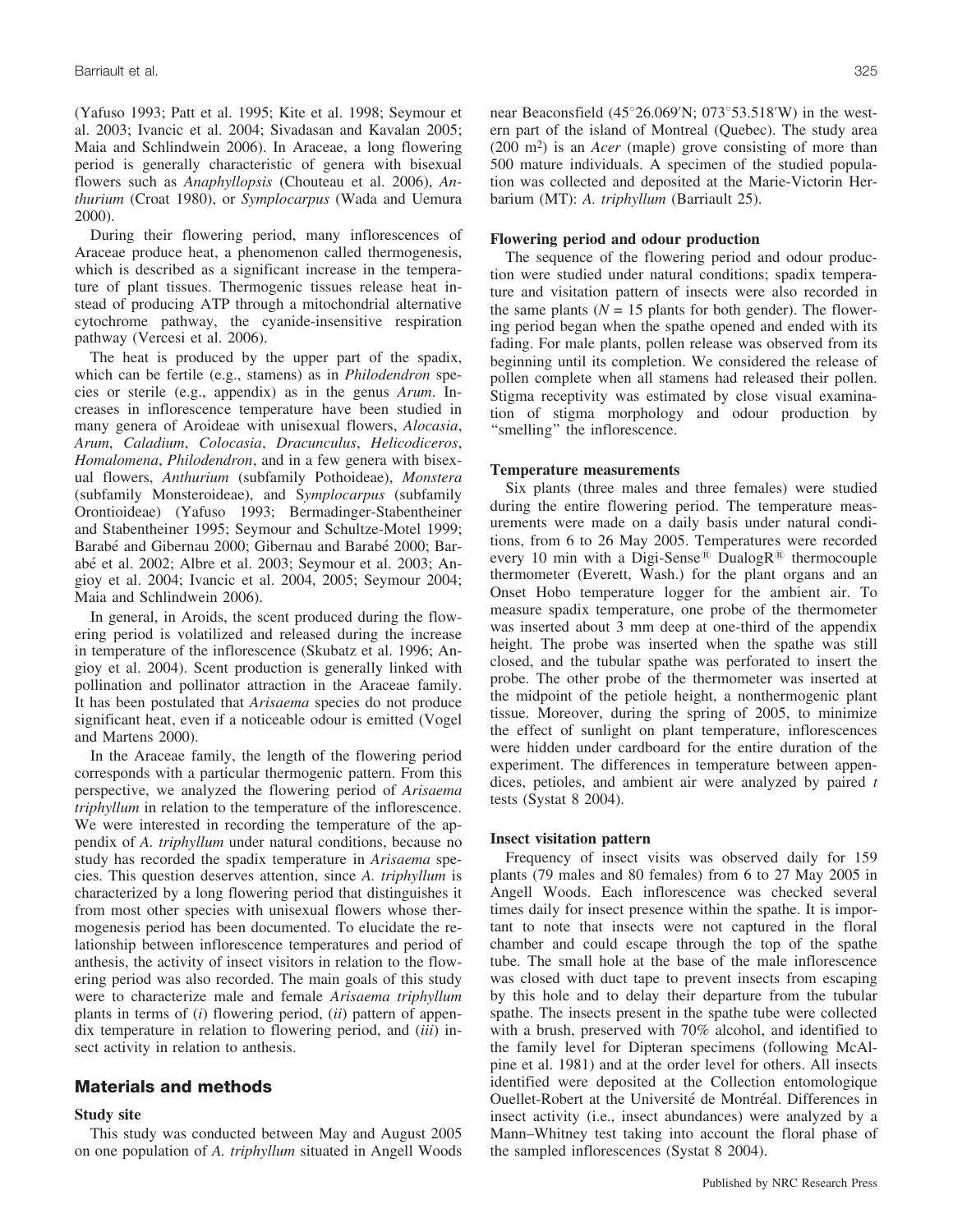## **Results**

## **Flowering period**

The inflorescence dimensions in the populations studied had an average length of 5.3 cm for the spadix, while the sterile appendix was, respectively, 3.8 cm long and 0.4 cm wide. The spathe of male and female plants opened during the morning. For male inflorescences, the release of pollen occurred within 2 d after the opening of the spathe (mean  $\pm$ SD,  $1.6 \pm 1.3$  d; range,  $0-4$  d). The anthesis phase lasted on average 7 d until the complete release of pollen  $(6.8 \pm 1.8 \text{ d})$ ; range, 5–10 d) and about 20 d before the spathe faded  $(19.7 \pm 6.1 \text{ d}; \text{range}, 11-26 \text{ d}).$  The release of pollen almost always began in the middle of the stamen zone, and spread progressively downwards and upwards. The flowering period of female inflorescences was comparable to that of males and lasted about 20 d from spathe opening to fading  $(19.7 \pm 5.3 \text{ d}; \text{range}, 13-26 \text{ d})$ . According to field observations, the morphology of stigmas changed after 13 d from papillose to granulose and became brownish 3 d later. At the time when the spathe faded, the stigmas were completely dried up. These observations suggest that stigma receptivity might last between 13 and 16 d.

#### **Temperature records**

We recorded the temperature of the appendix and the petiole, as control, representing a nonthermogenic tissue. Since no obvious temperature pattern was recorded, temperatures were averaged for two periods, that is, daylight (0610– 1800) and night (1810–0600) corresponding approximately with light and dark periods (Fig. 1).

The temperature differences were significant between the ambient air and the mean night temperatures (1810–0600 h) recorded for all the six appendices and petioles  $(5.09 < t <$ 11.52;  $df = 17$ ;  $P < 10^{-3}$ ). But, the ambient air temperatures were always higher than the appendix and petiole temperatures, indicating no significant plant temperature increase during the night (Fig. 1).

There were no temperature differences between ambient air and mean daylight temperatures (0610–1800 h) of the appendices and petioles of one male and two female inflorescences  $(-1.96 < t < -1.51$ , df = 12;  $P > 0.06$ ). The temperature differences between ambient air and the appendices of other plants studied (two males and one female) ranged from 0.25 to 0.57 °C and were significant  $(-4.58 <$  $t < -2.47$ ; df = 12;  $P < 0.028$ ), although not when considering temperature differences between the appendix and the petiole (–2.03 < *t* < 0.845; df = 12; *P* > 0.058). Finally, temperature differences decreased (Fig. 1) on rainy days (14–16 and 21–23 May).

#### **Odour production**

Male and female inflorescences released a fragrance similar to ozone or mushrooms. The odour was not produced by all plants. It appears that odour was randomly released across male and female plants of the population of *A. triphyllum*; however, female inflorescences released a fragrance over a longer period, i.e., until the end of the flowering period. Moreover, odour production was not related to weather conditions, odour being perceptible even on rainy days (14–16 and 21–23 May). The plants started to release an odour on 11 May. This event corresponded with the beginning of insect visits. After this, odour production was discontinuous until the spathe faded for a specific individual. However, we could smell the fragrance throughout the flowering period across the population.

## **Insect visitation**

Only 133 insects were collected during 6983 inflorescence surveys (3472 on male and 3511 on female inflorescences). The insect visitors of *A. triphyllum* included Dipteran families such as Mycetophilidae, Sciaridae, Cecidomyiidae, Chironomidae, Empididae, and Chaoboridae; one species of Thysanoptera, *Heterothrips arisaema* Hood; and insects of orders Collembola, Hemiptera, Coleoptera, Homoptera, Psocoptera, Neuroptera, and Hymenoptera. We have represented the activity pattern of the most abundant insects: two Dipteran families (Mycetophilidae and Cecidomyiidae), the Thysanoptera, *H. arisaema*, and Coleoptera (Fig. 2). Other insects were represented by a total of nine or fewer individuals each. The four major groups of visiting insects represented 77% of the 133 insects collected in male and female inflorescences (Fig. 2).

Before the start of odour release by the inflorescences (11 May), no dipteran visitors were observed within the spathes (Fig. 2). In the population of *A. triphyllum* studied, two peaks of insect activity were recorded (Fig. 2). The first peak was represented by Mycetophilidae and occurred 11– 12 May. The second peak of insect activity, 15–17 May, was mainly due to the Cecidomyiidae. May 16 corresponded with the end of pollen release (Fig. 2).

Interestingly, 67% of the collected insects were attracted during the period of pollen release, and the insect activity dropped drastically the day after the end of pollen release (Fig. 2). On average, 8.6 insects per day were collected in the inflorescences during the 8 d of pollen release, and only 3.4 insects per day were collected in the inflorescences during the following 10 d. This difference of insect activity was significant ( $U = 66$ ,  $P = 0.02$ ). There is no clear pattern of the influence of climate conditions, such as maximum temperature and rain, on insect activities.

## **Discussion**

#### **Flowering period**

The flowering period of *A. triphyllum* is much longer (20 d) than that of many other Aroid genera of temperate climate zones with unisexual flowers, such as *Arum*, *Dracunculus*, *Helicodiceros*, and *Peltandra*, whose flowering periods last between 2 and 5 d (Patt et al. 1995; Seymour and Schultze-Motel 1999; Albre et al. 2003; Seymour et al. 2003). However, it is comparable with those of two closely related Mediterranean genera, *Arisarum* and *Ambrosina*, also belonging to the subfamily Aroideae (Killian 1929; Koach and Galil 1986; Herrera 1988; Barabé et al. 2004). In fact, long flowering periods such as that found in *Arisaema* are very rare in the derived Aroideae subfamily, while they appear to be common in genera belonging to the earlydiverged subfamilies Orontioideae (*Lysichiton*, *Symplocarpus*) and Pothoideae (*Anthurium*). For example, flowering in *Anthurium* (Croat 1980) and *Symplocarpus* (Wada and Ue-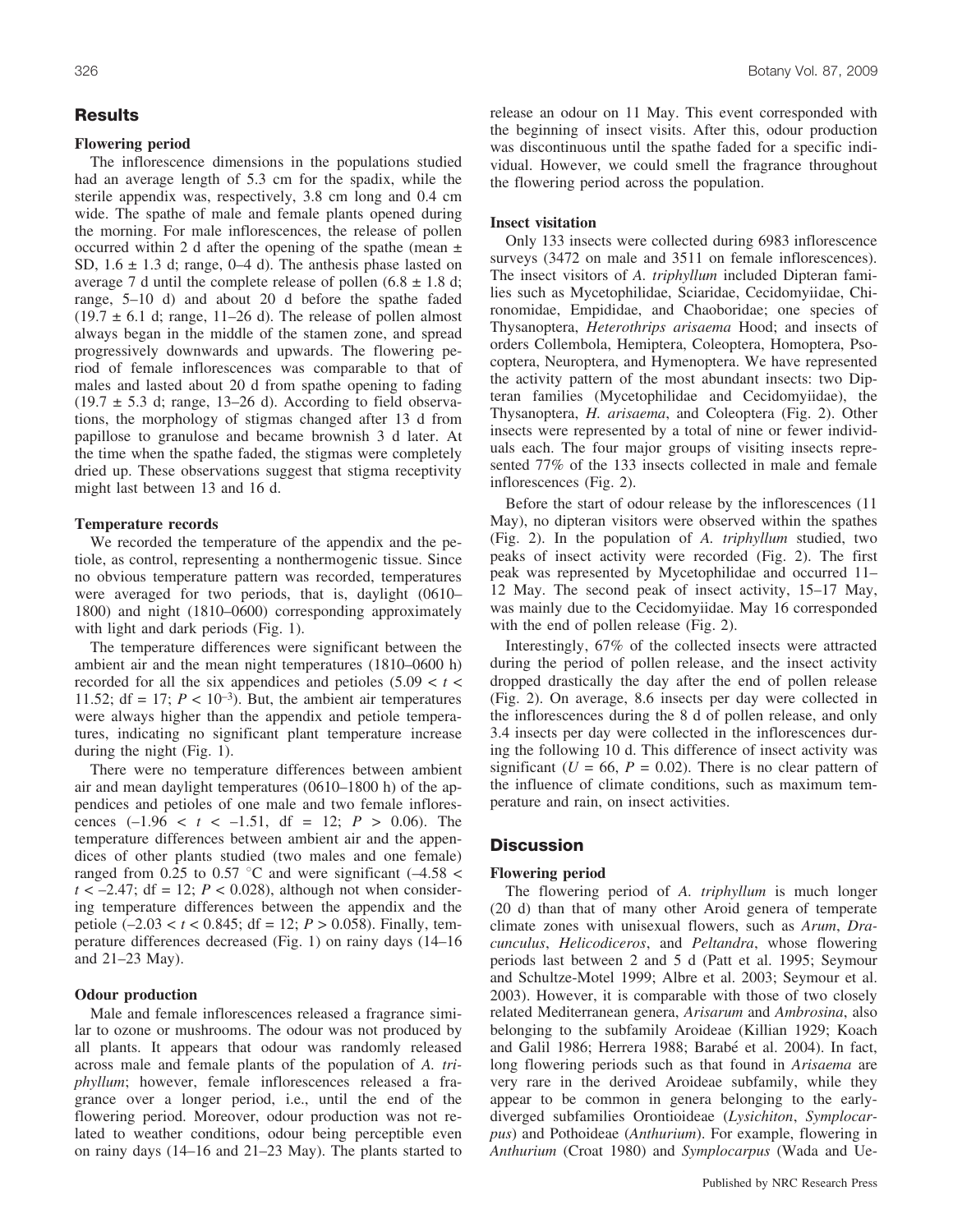

Fig. 2. Pattern of insect activities across the flowering period of the four major "groups" of visiting insects representing 77% of the 133 insects collected between 6 and 27 May 2005, in male and female inflorescences at Angell Woods.



mura 2000) lasts more than 2 weeks and around 10–14 d in *Lysichiton* (Pellmyr and Patt 1986).

The long blooming period in *Arisaema*, *Arisarum*, and *Ambrosina* may have evolved secondarily among short flowering clades and may be an adaptation to maximize pollination efficiency for taxa flowering in highly variable weather conditions while colonizing new habitats at high latitude and (or) altitude (*Arisaema*). This adaptation may also increase pollination efficiency for taxa flowering during winter (*Arisarum*, *Ambrosina*). Climate conditions can change drastically from one day to the next (e.g., frost), and consequently the activity of pollinating insects varies drastically. *Arisarum vulgare* Targ.-Tozz. and *Arisarum simorrhinum* Durand flower from October or December to March, and their anthesis lasts, respectively, 3–4 weeks and 20–40 d (Koach and Galil 1986; Herrera 1988). Similarly, *Ambrosina bassii* L. flowers from October to January with an anthesis of 4–5 weeks (Killian 1929). The long flowering period in *Arisaema* appears to converge with that of *Symplocarpus* growing in the same region. If this hypothesis was true, we would expect to find a tendency for tropical *Arisaema* to have shorter flowering periods than temperate species. In fact, the flowering period of tropical *Arisaema* species such as *Arisaema leschenaultii* Blume, *Arisaema ciliatum* H. Li, or *Arisaema tortuosum* (Wall.) Schott lasts between 7 and 14 d (Barnes 1935; Vogel and Martens 2000). On the contrary, temperate species such as *Arisaema speciosum* (Wall.) Mart., *Arisaema consanguineum* Schott, *Ari-*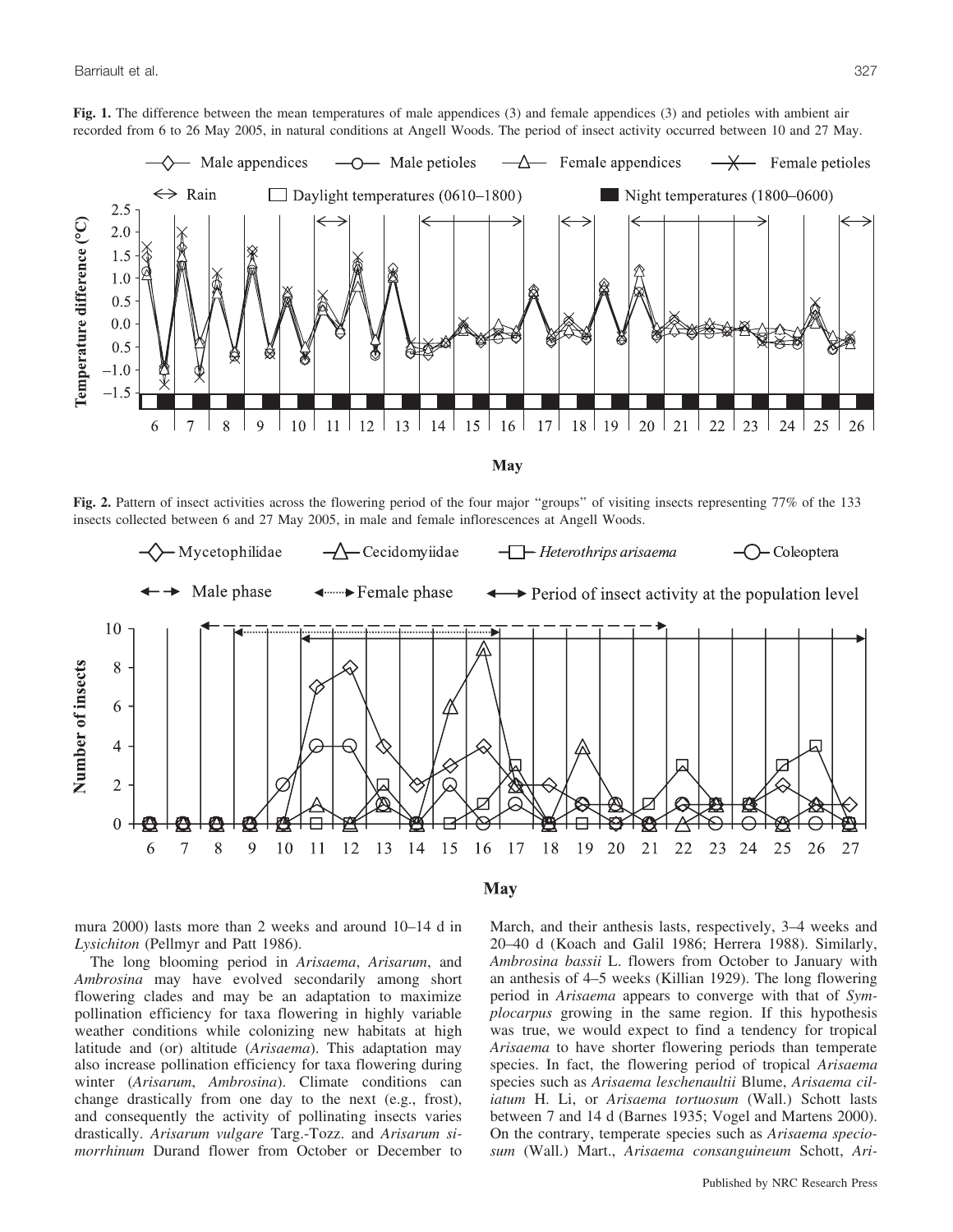| <b>Site</b>        | Source              | Latitude             | Male phase          | Female phase |
|--------------------|---------------------|----------------------|---------------------|--------------|
| Canada, Quebec     | This study          | $45^{\circ}26'69''N$ | 20d                 | 20 d         |
| US, Michigan       | Cook (2004)         | $45^{\circ}30'48''N$ | $22 - 25$ d         | 25 d         |
| US, New York       | Bierzychudek (1981) | $42^{\circ}26'54''N$ | Shorter than female | $2-3$ weeks  |
| US, Delaware       | Rust (1980)         | 39°39′56″N           | $15 - 25$ d         | $20 - 35$ d  |
| US, North Carolina | Treiber (1980)      | $35^{\circ}54'40''N$ | $5-11d$             | $8-17d$      |

**Table 1.** Descriptions of *Arisaema triphyllum* populations studied in relation to the duration of individual flowering period: geographical location, source, latitude, and durations of male and female floral phases.

*saema erubescens* (Wall.) Schott, or *Arisaema amurense* Maxim. appear to have longer flowering periods, lasting from 19 to 30 d, and are thus comparable to *A. triphyllum* (Vogel and Martens 2000).

On a regional scale, variations in the duration of the flowering period also seem to occur. In the population of *Arisaema triphyllum* studied, the duration of the flowering period was similar in male and female inflorescences (20 d, Table 1). This result differs from other published studies (Rust 1980; Treiber 1980; Bierzychudek 1981), where the flowering period of male inflorescences was shorter than that of females (Table 1). Only one study (Cook 2004) of two populations in Michigan showed results similar to ours (Table 1). We can hypothesize that the duration of the flowering period could vary according to population location (i.e., latitude) and climatic conditions. Such latitudinal variations have been documented in relation to plant size, number of male flowers, and expression of female flowers in *Arisaema dracontium* (L.) Schott (Dieringer and Cabrera 2000) and could also be true for the duration of flowering. Interestingly, the same phenomenon also occurs in *Lysichiton americanus* Hultén & H. St. John, another North American aroid, as the duration of the flowering period for male and female phases for a population studied in Alaska was longer than that of a population studied in Seattle (Pellmyr and Patt 1986; Willson and Hennon 1997).

#### **Temperature records**

No significant difference in temperature was recorded from six inflorescences (three males and three females) of *A. triphyllum*. Recording a thermogenic activity under natural conditions can be biased by variations because of the warming effect of sunlight. Consequently, shading and controlling spadix temperature differences with a nonthermogenic organ such as the petiole becomes primordial. It is important to note, that no temperature difference does not imply absence of heat production, since evaporative heat losses can be sufficient to nullify any temperature increase (Seymour and Schultze-Motel 1999). The absence of heat production by the spadix of *A. triphyllum* could be explained by the fact that the appendix tissue includes only few starchless cell layers, suggesting insufficient energy resources for thermogenesis (Vogel and Martens 2000). To date, very few studies of thermogenic activity in North American Araceae have been published. *Symplocarpus foetidus* (L.) Nutt. appears to be the only other North American Araceae exhibiting a thermogenic activity (Seymour 2004). The inflorescences of *Peltandra virginica* (L.) Kunth do not produce any significant temperature increase (Thompson 1995), and no data are available on thermogenesis in *L. americanus* and *Calla palustris* L.

# **Odour and activity pattern of insects**

The odour produced by the population of *A. triphyllum* at Angell Woods is similar to that described by Vogel and Martens (2000) and reminiscent of ozone. According to Vogel and Martens (2000), the odour release follows no pattern and occurs during anthesis. Moreover, fragrance release begins after spathes unfold and varies according to the species (Vogel and Martens 2000). Our observations showed that odour production is linked with the pollination activity initiating insect visits. Fragrance was not continuous throughout the flowering period but occurred occasionally until the end of the flowering period. It is possible that fragrance volatilization requires little additional heat or that solar radiation may be sufficient to initiate the process.

Dipteran insects were the major group of insect visitors in the studied population of *A. triphyllum*, and in particular two families, the Mycetophilidae (fungus gnats) and the Cecidomyiidae (gall gnats). Mycetophilidae have been cited as pollinators of *A. triphyllum* (Treiber 1980; Bierzychudek 1981), and pollination by fungus gnats could be an adaptation to moist, cool, shaded habitats where the flowering period occurs during late winter and spring (Goldblatt et al. 2004). Further study will be necessary to determine the pollination efficiency of the different insect visitors in relation to the reproductive success of *Arisaema triphyllum* in Quebec.

### **Acknowledgements**

The authors thank Mrs. Karen Grislis and Dr. Christian Lacroix for their valuable comments on the manuscript. This research was supported by a Discovery grant from the Natural Sciences and Engineering Research Council of Canada and a grant from ''Les Amis du Jardin botanique de Montréal" to Denis Barabé.

#### **References**

- Albre, J., Quilichini, A., and Gibernau, M. 2003. Pollination ecology of *Arum italicum* (Araceae). Bot. J. Linn. Soc. **141**: 205– 214. doi:10.1046/j.1095-8339.2003.00139.x.
- Angioy, A.M., Stensmyr, M.C., Urru, I., Puliafito, M., Collu, I., and Hansson, B.S. 2004. Function of the heater: the dead horse arum revisited. Proc. R. Soc. Lond. B Biol. Sci. **271**: S13–S15. doi:10.1098/rsbl.2003.0111.
- Barabé, D., and Gibernau, M. 2000. Étude comparative de la production de chaleur chez quelques Araceae. Adansonia, **22**: 253– 263.
- Barabé, D., Gibernau, M., and Forest, F. 2002. Zonal thermogenic dynamics of two *Philodendron* species from two different subgenera (Araceae). Bot. J. Linn. Soc. **139**: 79–86. doi:10.1046/j. 1095-8339.2002.00040.x.